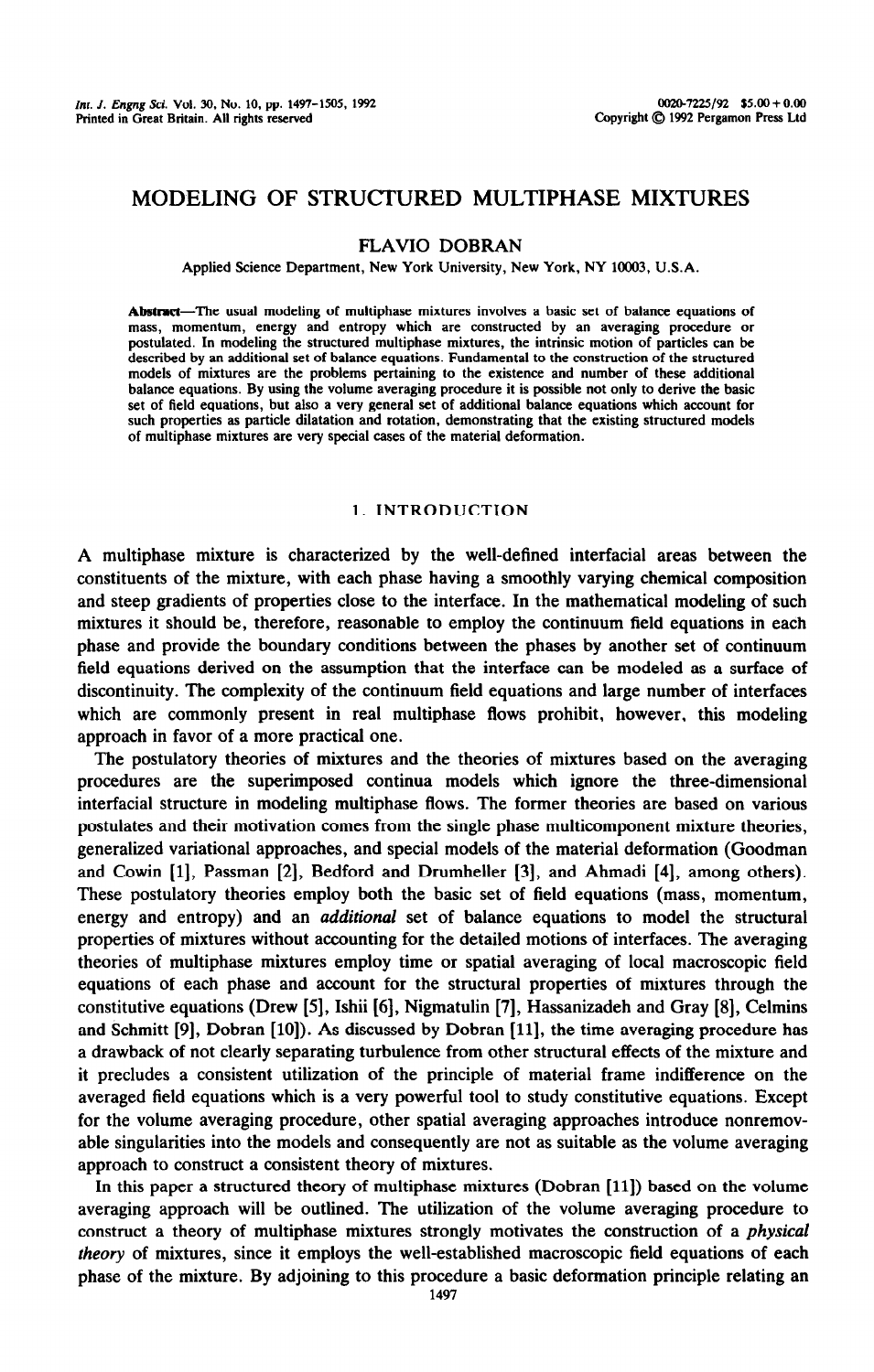assumption of the motion of material particles relative to the center of mass it can then be shown that the resulting theory not only provides the basic set of field equations of multiphase mixtures, but also additional transport equations for modeling the structural characteristics of the mixture. The theory constructed in this manner reduces to the previous models of postulatory and averaged theories of mixtures only after considerably relaxing the material deformation assumption, The discussion of many details of the theory and results on constitutive equations is beyond the space limitations of this paper and the reader is urged to consult Dobran [11] for details.

## **2.** BASIC FIELD EQUATIONS OF MULTIPHASE MIXTURES

#### 2.1 *Basic definitions and volume averaging procedure*

The volume averaging procedure consists of averaging the macroscopic field equations of each phase (mass, momentum, energy and entropy) over an arbitrary fixed volume in space. Figure 1 illustrates a flow field in an Euclidean space  $\mathscr{E}_0^3$  which consists of homogeneous continua or phases  $\alpha = 1, \ldots, \gamma$ . With each phase  $\alpha$  is identified a subvolume  $U^{(\alpha\delta)}$  which moves through space and changes with time as a result of mass, momentum, and energy transfer processes taking place within the mixture. At some initial time  $t_0$  this volume is identified as  $V^{(\alpha\delta)}$ . The surface of the volume  $U^{(\alpha\delta)}$  is denoted by  $A^{(\alpha\delta)}$  which has a unit normal vector  $n^{(\alpha\delta)}$  and velocity  $S^{(\Lambda\delta)}$ . A material point *P* of phase  $\alpha$  is located within dU<sup>( $\alpha\delta$ ) in</sup> the *spatial configuration* and within  $dV^{(\alpha\delta)}$  in the *reference configuration* or in an undeformed and unstressed state of the multiphase mixture where the point *P* is located by its spatial position vector  $X^{(\alpha\delta)}$ . As the material undergoes mechanical and thermal deformations, the material point *P* moves to a position  $\mathbf{x}^{(\alpha\delta)}$ . The position vectors  $\mathbf{X}^{(\alpha)}$  and  $\mathbf{x}^{(\alpha)}$  denote the *center of mass positions of phase*  $\alpha$  in the reference and spatial configurations, respectively, and the position vectors  $\Sigma^{(\alpha o)}$  and  $\xi^{(\alpha o)}$  represent the positions of the point *P relative to the center of mass* as shown in Fig. 1.



**Fig. 1. Representation of a multiphase mixture in reference, spatial, and mapped configurations.**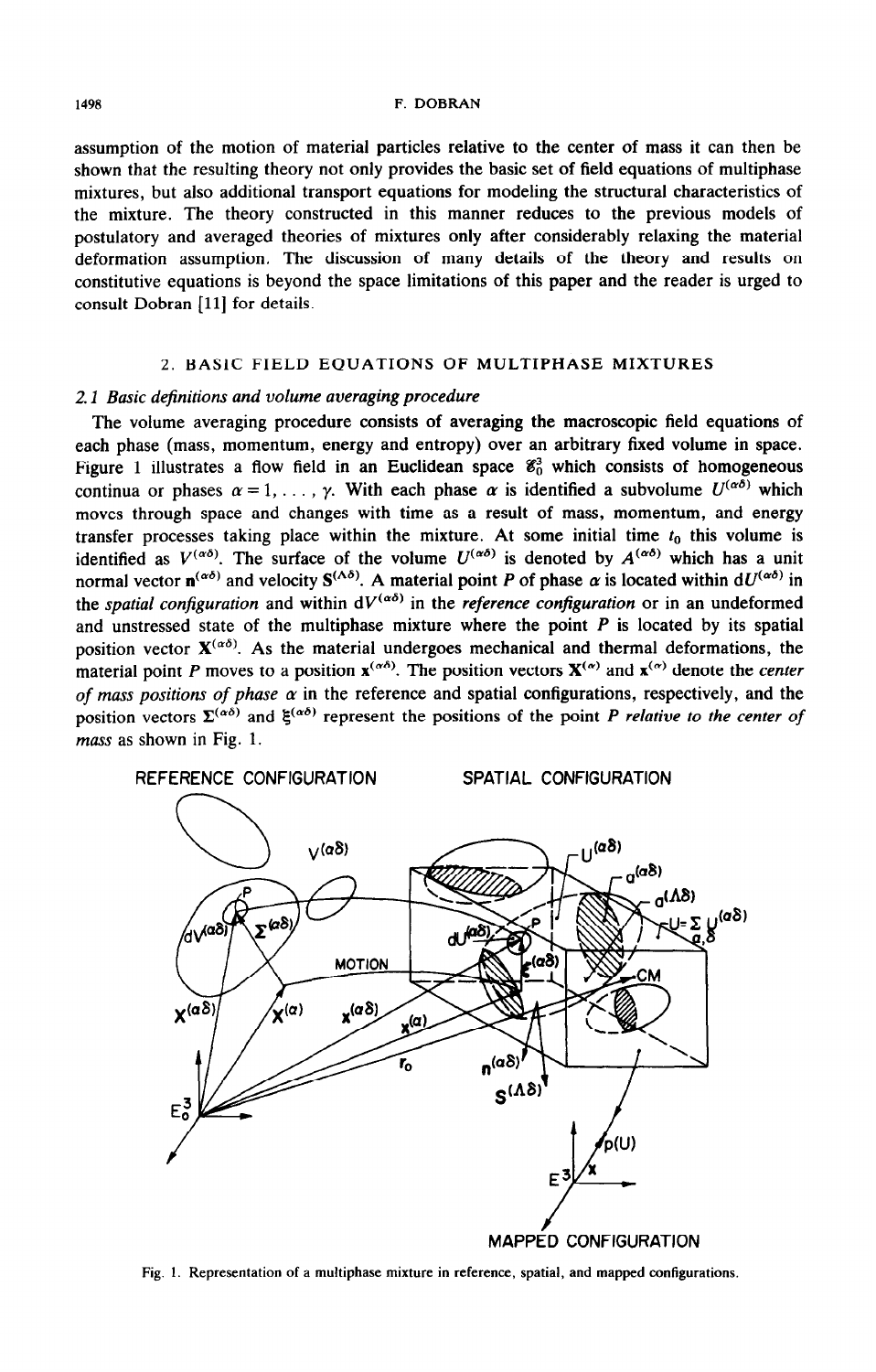For each phase  $\alpha$  and volume  $U^{(\alpha\delta)}$ , use may be made of the local macroscopic conservation and balance equations of mass, momentum, energy and entropy for the non-polar media (see, for example, Eringen [12]) which may be expressed in the following compact form:

$$
\frac{\partial}{\partial t} (\rho^{(\alpha\delta)} \Psi^{(\alpha\delta)}) + \nabla^0 \cdot (\rho^{(\alpha\delta)} \Psi^{(\alpha\delta)} \mathbf{v}^{(\alpha\delta)}) + \nabla^0 \cdot \mathbf{J}^{(\alpha\delta)} - \rho^{(\alpha\delta)} \Phi^{(\alpha\delta)} = \rho^{(\alpha\delta)} \mathbf{B}^{(\alpha\delta)}
$$
(1)

where  $\Psi^{(\alpha\delta)}$ ,  $J^{(\alpha\delta)}$ ,  $\Phi^{(\alpha\delta)}$  and  $\mathbf{B}^{(\alpha\delta)}$  are variables which depend on the particular conservation and balance law and are given in Table 1.  $\nabla^0$  is the gradient operator which operates in the space  $\mathscr{E}_0^3$ ,  $\rho^{(\alpha\delta)}$  is the mass density,  $\mathbf{v}^{(\alpha\delta)}$  is the velocity,  $\epsilon^{(\alpha\delta)}$  is the internal energy,  $s^{(\alpha\delta)}$  is the entropy,  $T^{(\alpha\delta)}$  is the stress tensor,  $q^{(\alpha\delta)}$  is the heat flux vector,  $r^{(\alpha\delta)}$  is the heat generation rate,  $\mathbf{b}^{(\alpha\delta)}$  is the body force per unit mass, and  $\theta^{(\alpha\delta)}$  is the temperature of a material point of phase  $\alpha$  contained in  $U^{(\alpha\delta)}$ . Assuming that the interface can be modeled as a surface of discontinuity, use can also be made of the following *jump or boundary conditions* (Eringen [12]) when equation (1) is integrated over an averaging volume.

$$
(m^{(\alpha\delta)}\mathbf{\Psi}^{(\alpha\delta)} + \mathbf{J}^{(\alpha\delta)}\mathbf{n}^{(\alpha\delta)}) + (m^{(\beta\eta)}\mathbf{\Psi}^{(\beta\eta)} + \mathbf{J}^{(\beta\eta)}\mathbf{n}^{(\beta\eta)}) = \Delta^{(\alpha\delta)} \tag{2}
$$

where

$$
m^{(\alpha\delta)} = \rho^{(\alpha\delta)}(\mathbf{v}^{(\alpha\delta)} - \mathbf{S}^{(\Lambda\delta)}) \cdot \mathbf{n}^{(\alpha\delta)}
$$
(3)

is the interphase mass transfer rate and  $\Delta^{(\alpha\delta)}$  is the interfacial source term. This source term is given in Table 1 for the case of surface tension force, with  $\nabla_{s}^{\circ}$  representing the surface gradient operator and  $\nu$  representing the surface tension coefficient. Notice in equations (2) and (3) that  $\alpha \neq \beta$ ,  $\mathbf{n}^{(\alpha\delta)} = -\mathbf{n}^{(\beta\eta)}$  and  $\mathbf{S}^{(\Lambda\delta)} = \mathbf{S}^{(\beta\eta)}$  for a subvolume  $\delta$  of phase  $\alpha$  in contact with a subvolume  $\eta$  of phase  $\beta$ . The condition  $\zeta^{(\alpha\delta)} \ge 0$  represents the *local axiom of dissipation* normally adopted in single phase models of continua (Truesdell and No11 [13]) and used in the present theory.

The volume averaging procedure involves selecting an *arbitrary fixed volume in space V* as illustrated in Fig. 1 and averaging equation (1) over all subvolumes  $U^{(\alpha\delta)}$  of phase  $\alpha$  in the volume  $U_{\alpha} = \sum_{\delta} U^{(\alpha\delta)}$  of phase  $\alpha$  which is contained within *U*. The surface of  $U^{(\alpha\delta)}$  which is fully contained within *U* is denoted by  $a^{(\Lambda\delta)}$ , whereas the surface of intersection of  $U^{(\alpha\delta)}$  with *U* is denoted by  $a^{(\alpha\delta)}$ . The volume averaging procedure is then expressed by

$$
\sum_{\delta} \int_{U^{(\alpha\delta)}} (\text{equation (1)) dU} = 0 \tag{4}
$$

and has the property of mapping the entire contents of the flow field at time  $t$  in the averaging volume located in the spatial configuration into a point  $p(U)$  located at x, such that the mapped configuration space  $\mathscr{E}^3$  (to which x belongs) is the *subspace* of  $\mathscr{E}_0^3$  as schematically illustrated in Fig. 1.

## 2.2 *The general phasic equation of balance and basic field equations of multiphase mixtures*

Carrying out the procedure as expressed by equation (4) and using the Leibnitz's and Divergence Theorems to interchange the integration and differentiation operators yields the

| Conservation<br>or balance of | $\mathbf{U}^{(\alpha\delta)}$                                                                           | $\mathbf{r}(\alpha\dot{\mathbf{o}})$                                                    | $\Phi^{(\alpha\delta)}$                                       | $\mathbf{R}^{(\alpha\delta)}$   | $\mathbf{A}^{(\alpha\delta)}$                                                                                                                                                                                    |
|-------------------------------|---------------------------------------------------------------------------------------------------------|-----------------------------------------------------------------------------------------|---------------------------------------------------------------|---------------------------------|------------------------------------------------------------------------------------------------------------------------------------------------------------------------------------------------------------------|
| <b>Mass</b>                   |                                                                                                         | Ω                                                                                       | О                                                             | $\mathbf O$                     |                                                                                                                                                                                                                  |
| Linear momentum               | $v(\alpha\delta)$                                                                                       | $-\mathbf{T}^{(\alpha\delta)}$                                                          | $h^{(\alpha\delta)}$                                          | $\mathbf 0$                     | $(\Delta_m)^{(\alpha\delta)}$<br>= $(2Hv\mathbf{n} + \nabla_s v)^{(\alpha\delta)}$<br>$\mathbf{r} \wedge (\Delta_m)^{(\alpha\delta)}$<br>$(\Delta_\epsilon)^{(\alpha\delta)} = (2Hv\mathbf{n} \cdot \mathbf{S})$ |
| Angular momentum              | $\mathbf{r} \wedge \mathbf{v}^{(\alpha \delta)}$                                                        | $-\mathbf{r} \wedge \mathbf{T}^{(\alpha\delta)}$                                        | $\mathbf{r} \wedge \mathbf{b}^{(\alpha \delta)}$              | $\mathbf 0$                     |                                                                                                                                                                                                                  |
| Energy                        | $\epsilon^{(\alpha\delta)} + \frac{1}{2} \mathbf{v}^{(\alpha\delta)} \cdot \mathbf{v}^{(\alpha\delta)}$ | $\mathbf{q}^{(\alpha\delta)} - \mathbf{T}^{(\alpha\delta)T}\mathbf{v}^{(\alpha\delta)}$ | $\mathbf{b}^{(\alpha\delta)}\cdot\mathbf{v}^{(\alpha\delta)}$ | $r^{(\alpha\delta)}$            | + $\nabla_s v S + v \nabla_s \cdot S^{(\alpha \delta)}$                                                                                                                                                          |
| <b>Entropy</b>                | $s^{(\alpha\delta)}$ .                                                                                  | $h^{(\alpha\delta)}$<br>$\overline{\theta^{(\alpha\delta)}}$                            | $r^{(\alpha\delta)}$<br>$\overline{\theta^{(\alpha\delta)}}$  | $\xi^{(\alpha\delta)}\!\geq\!0$ | $(\Delta_s)^{(\alpha\delta)}\geq 0$                                                                                                                                                                              |

**Table 1. Coefficients of the conservation and balance equations**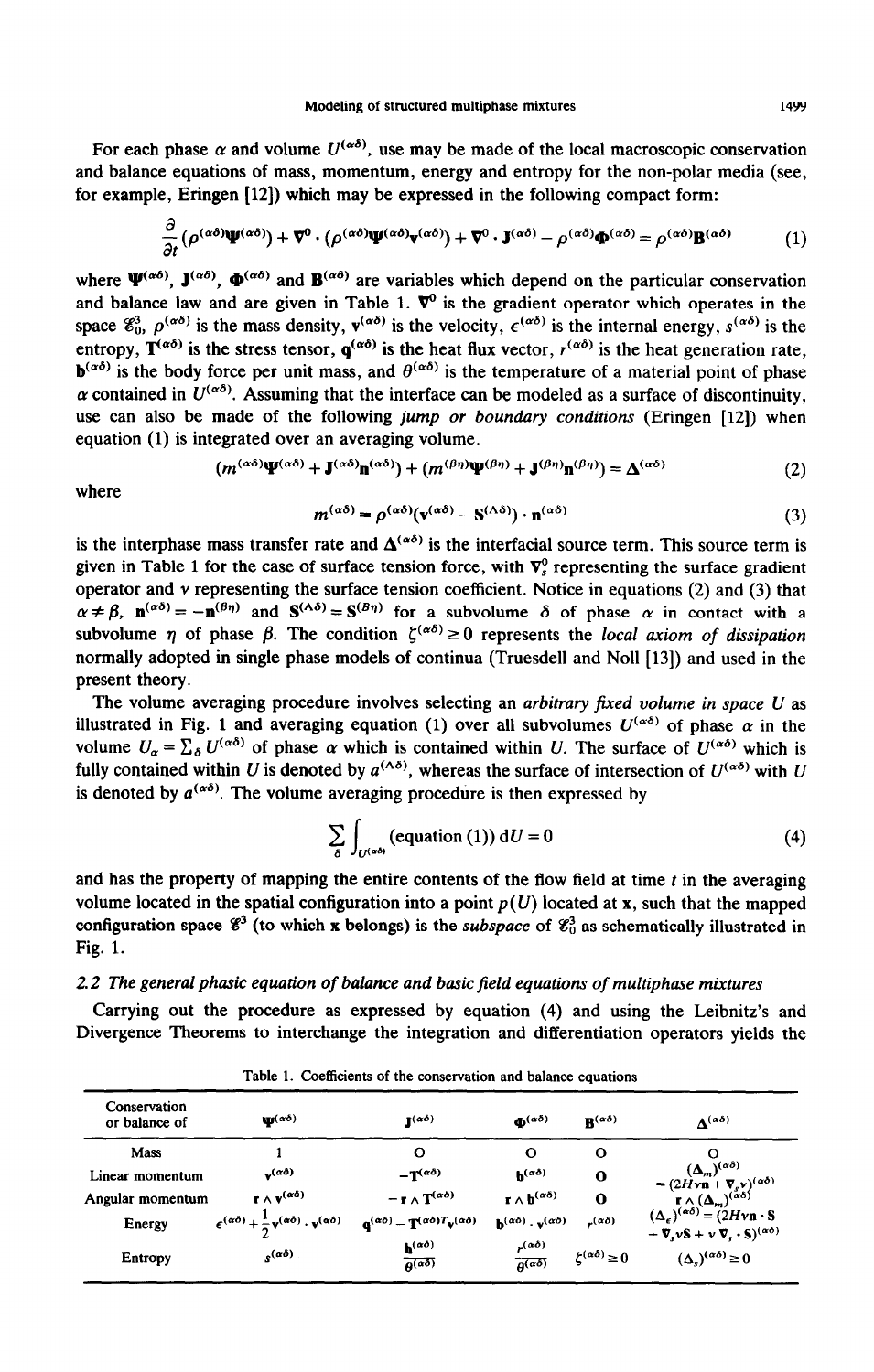*general equation of balance of phase*  $\alpha$ 

$$
\frac{\partial}{\partial t} U_{\alpha} \langle \rho_{\alpha} \Psi_{\alpha} \rangle + \nabla \cdot U_{\alpha} \langle \rho_{\alpha} \Psi_{\alpha} \mathbf{v}_{\alpha} \rangle + \nabla \cdot U_{\alpha} \langle \mathbf{J}_{\alpha} \rangle - U_{\alpha} \langle \rho_{\alpha} \Phi_{\alpha} \rangle - U_{\alpha} \langle \rho_{\alpha} \mathbf{B}_{\alpha} \rangle
$$
  
= 
$$
- \sum_{\delta} \int_{a^{(\Lambda \delta)}} (m^{(\alpha \delta)} \Psi^{(\alpha \delta)} + \mathbf{J}^{(\alpha \delta)} \mathbf{n}^{(\alpha \delta)}) da \qquad (5)
$$

where the volume-averaged quantities are defined as follows:

$$
\langle F_{\alpha} \rangle = \frac{1}{U_{\alpha}} \sum_{\delta} \int_{U^{(\alpha \delta)}} F^{(\alpha \delta)} dU \tag{6}
$$

In the discussion to follow use will also be made of the *density-weighted average variables,*  $\tilde{F}_{\alpha}$ , *partial variables,*  $\tilde{F}_{\alpha}$ *, and phase average variables,*  $\tilde{F}_{\alpha}$ *, i.e.* 

$$
\tilde{F}_{\alpha} = \frac{\langle \rho_{\alpha} F_{\alpha} \rangle}{\langle \rho_{\alpha} \rangle} = \frac{1}{\bar{\rho}_{\alpha}} \frac{U_{\alpha}}{U} \langle \rho_{\alpha} F_{\alpha} \rangle \tag{7}
$$

$$
\bar{F}_{\alpha} = \frac{U_{\alpha}}{U} \langle F_{\alpha} \rangle \tag{8}
$$

$$
\bar{\bar{F}}_{\alpha} = \langle F_{\alpha} \rangle \tag{9}
$$

The *partial density of phase*  $\alpha$  is defined as

$$
\bar{\rho}_{\alpha} = \frac{U_{\alpha}}{U} \langle \rho_{\alpha} \rangle \tag{10}
$$

whereas the *mixture density* is obtained by summing up the partial densities of phases, i.e.

$$
\rho = \sum_{\alpha} \bar{\rho}_{\alpha} \tag{11}
$$

The *velocity of phase*  $\alpha$ *,*  $\bar{v}_{\alpha}$ , and the *mixture velocity*, **v**, are defined as

$$
\tilde{\mathbf{v}}_{\alpha} = \frac{1}{\bar{\rho}_{\alpha}} \frac{U_{\alpha}}{U} \langle \rho_{\alpha} \mathbf{v}_{\alpha} \rangle \tag{12}
$$

$$
\rho \mathbf{v} = \sum_{\alpha} \bar{\rho}_{\alpha} \tilde{\mathbf{v}}_{\alpha} \tag{13}
$$

The above definition of phase velocity as the density-weighted velocity can be motivated by specializing equation (5) for the case of conservation of mass from Table 1, i.e.

$$
\frac{\partial \rho_{\alpha}}{\partial t} + \nabla \cdot \bar{\rho}_{\alpha} \tilde{\mathbf{v}}_{\alpha} = \dot{\bar{\rho}}_{\alpha} + \bar{\rho}_{\alpha} \nabla \cdot \tilde{\mathbf{v}}_{\alpha} = \hat{c}_{\alpha}
$$
(14)

where the backward prime affixed to  $\bar{p}_{\alpha}$  indicates the *material derivative* following the motion of the  $\alpha$ th phase. The mass source term  $\hat{c}_{\alpha}$  represents the effect of phase change or chemical reactions and is expressed as

$$
\hat{c}_{\alpha} = -\frac{1}{U} \sum_{\delta} \int_{a^{(\Lambda \delta)}} m^{(\alpha \delta)} da \qquad (15)
$$

The conservation of mass equation for the mixture as a whole is obtained by summing over  $\alpha$ equation (14) and requiring that the mass sources satisfy  $\sum_{\alpha} \hat{c}_{\alpha} = 0$ . Thus

$$
\dot{\rho} + \rho \nabla \cdot \mathbf{v} = 0 \tag{16}
$$

where the dot over  $\rho$  denotes the material derivative of  $\rho$  following the motion of the mixture with velocity v.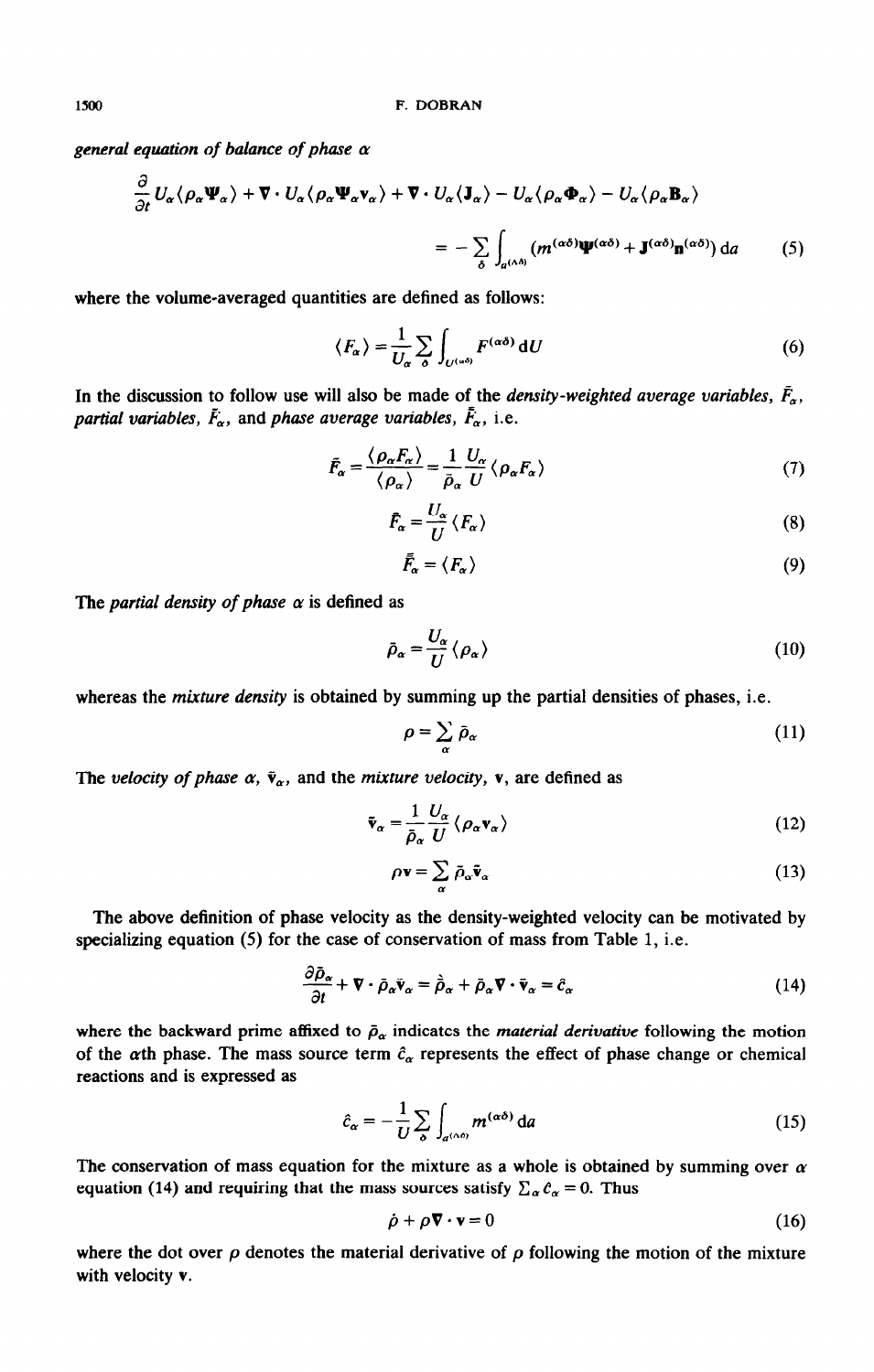The linear momentum balance of phase  $\alpha$  is obtained from equation (5) and Table 1, i.e.

$$
\bar{\rho}_{\alpha}\dot{\tilde{\mathbf{v}}}_{\alpha} = \nabla \cdot \tilde{\mathbf{T}}_{\alpha} + \bar{\rho}_{\alpha}\tilde{\mathbf{b}}_{\alpha} + \hat{\mathbf{p}}_{\alpha}
$$
(17)

where  $\hat{\mathbf{p}}_{\alpha}$  is the *linear momentum supply or source* representing the momentum interaction between the phases as a result of mass transfer, interfacial forces, and structural characteristics of the mixture (see Dobran [ll]).

The angular momentum balance of phase  $\alpha$  represents the nonsymmetry of the phasic stress tensor  $\bar{T}_{\alpha}$  and can be written as

$$
\hat{\mathbf{M}}_{\alpha} = \bar{\mathbf{T}}_{\alpha} - \bar{\mathbf{T}}_{\alpha}^{T}
$$
 (18)

where the superscript *T* over  $\bar{T}_{\alpha}$  represents the transpose operation. The nonsymmetry of the stress tensor can be produced by particle spins, couple stresses, and body moments.

The internal energy balance of phase  $\alpha$  is obtained from Table 1 and equation (5), i.e.

$$
\bar{\rho}_{\alpha}\tilde{\epsilon}_{\alpha} = \text{tr}(\mathbf{T}_{\alpha}^T \mathbf{\nabla} \tilde{\mathbf{v}}_{\alpha}) - \mathbf{\nabla} \cdot \bar{\mathbf{q}}_{\alpha} + \bar{\rho}_{\alpha} \tilde{r}_{\alpha} + \hat{\epsilon}_{\alpha} \tag{19}
$$

where the energy source  $\hat{\epsilon}_{\alpha}$  results from interphase interactions and structural properties of the mixture (see Dobran [ll] for a detailed expression).

The role of entropy in continuum mechanics is debatable and especially in mixture theories. Single phase multicomponent mixture theory (Bowen [14]) requires only the satisfaction of the global *axiom of dissipation* or entropy inequality for the mixture as a whole, with the same rule being adopted in the construction of the postulatory theory of multiphase mixtures (Passman [2]). In the theory of multiphase mixtures which is *consistent* with volume averaging of local macroscopic field equations where the local axiom of dissipation has proven very useful in modeling, it should thus be legitimate to state that each sub-body  $\delta$  of phase  $\alpha$  produces  $\xi^{(\alpha\delta)} \ge 0$  as stated in Table 1. From this table and equation (5), the entropy inequality for each phase can thus be established as

$$
\bar{\rho}_{\alpha}\tilde{s}_{\alpha} + \nabla \cdot \left(\frac{\bar{\mathbf{q}}_{\alpha}}{\bar{\theta}_{\alpha}}\right) - \frac{\bar{\rho}_{\alpha}\tilde{r}_{\alpha}}{\bar{\theta}_{\alpha}} + \hat{c}_{\alpha}\tilde{s}_{\alpha} + \hat{s}_{\alpha} \ge 0 \tag{20}
$$

where  $\hat{s}_{\alpha}$  is the *entropy source of phase*  $\alpha$  arising from interphase entropy transfer and structural characteristics of the mixture. This entropy source is not necessarily positive semidefinite.

When the momentum, energy and entropy equations (17), (19) and (20) are summed over  $\alpha$ to obtain the balance of linear momentum, energy and entropy for the mixture as a whole, the momentum, energy and entropy source terms ( $\hat{\mathbf{p}}_{\alpha}$ ,  $\hat{\epsilon}_{\alpha}$  and  $\hat{s}_{\alpha}$ ) do not necessarily add to zero as required in the single phase flow multicomponent theory of mixtures (Bowen [14]). The reason for this is that the mixture source terms in the present theory include the *nonlocal* effect as brought about by the volume averaging process and can be considered as the structural effect of multiphase mixture. This structural characteristics of the mixture can be seen more clearly by introducing an assumption of material deformation relative to the center of mass of each phase as discussed in the following section.

### **3. THE MATERIAL DEFORMATION ASSUMPTION AND ADDITIONAL BALANCE EQUATIONS OF MULTIPHASE MIXTURES**

The single phase micromorphic theory of Eringen [15] and Twiss and Eringen [16] rests on a basic material deformation postulate. The construction of a structured theory of multiphase mixtures may also be based on a similar material deformation assumption where the material particles of each phase relative to the center of mass undergo a homogeneous deformation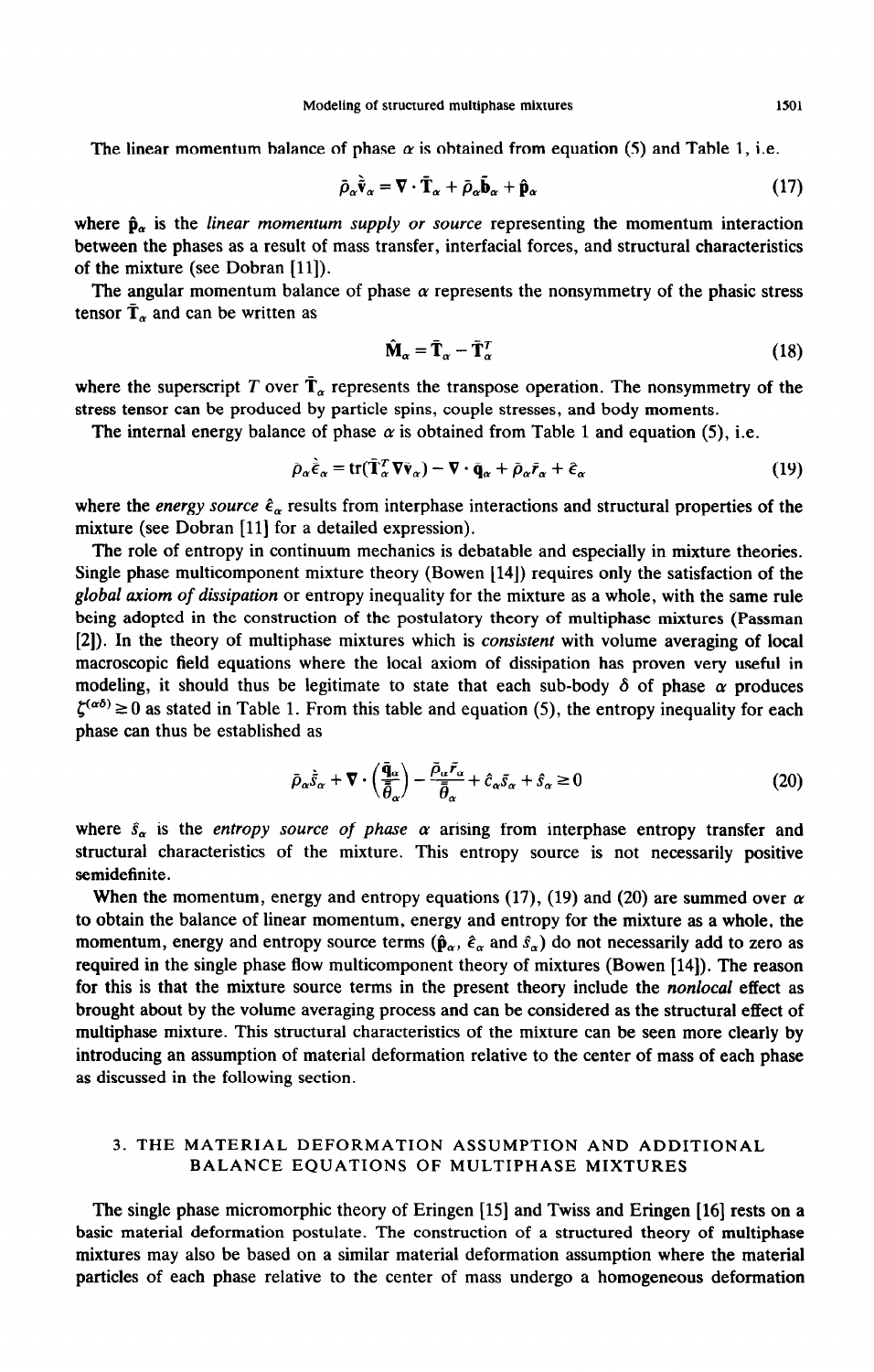expressed by the following equations:

$$
\xi_k^{(\alpha\delta)} = \Pi_{kk}^{(\alpha)} \Sigma_k^{(\alpha\delta)} \tag{21}
$$

$$
\Sigma_K^{(\alpha\delta)} = \Xi_{KK}^{(\alpha)} \xi^{(\alpha\delta)} \tag{22}
$$

This material deformation assumption implies that the motion of material of phase  $\alpha$  is comprised of an arbitrary deformation of the center of mass, a rotation of the mass points about the center of mass, and an affine deformation of material particles relative to the center of mass carrying ellipsoids into ellipsoids.

Differentiating equation (21) it can then be shown that

$$
\dot{\xi}_{k}^{(\alpha\delta)} = \Pi_{kk}^{(\alpha)} \Sigma_{k}^{(\alpha\delta)} = \Pi_{kk}^{(\alpha)} \Xi_{kl}^{(\alpha)} \xi_{l}^{(\alpha\delta)} = v_{kl}^{(\alpha)} \xi_{l}^{(\alpha\delta)}
$$
(23)

where  $v_{kl}^{(\alpha)}$  is the gyration tensor. If  $v_{kl}^{(\alpha)}$  is a skew-symmetric tensor, equation (23) then represents a rotation of material particles relative to the center of mass, whereas if  $v_{kl}^{(\alpha)} = \delta_{ij} f(\mathbf{x}, t)$  then this tensor represents pure dilatation or stretching. Using equation (23),

$$
\mathbf{v}^{(\alpha\delta)} = \left(\frac{\partial \mathbf{x}^{(\alpha\delta)}}{\partial t}\right)_{\mathbf{X}^{(\alpha\delta)}}, \qquad \mathbf{v}^{(\alpha)} = \left(\frac{\partial \mathbf{x}^{(\alpha)}}{\partial t}\right)_{\mathbf{X}^{(\alpha)}} \tag{24}
$$

and

$$
\mathbf{x}^{(\alpha\delta)} = \mathbf{x}^{(\alpha)} + \xi^{(\alpha\delta)}\tag{25}
$$

(see Fig. 1) gives a relation between the velocity of a particle of phase  $\alpha$ ,  $\mathbf{v}^{(\alpha\delta)}$ , and the center of mass velocity of the same phase,  $v^{(\alpha)}$ , i.e.

$$
v_k^{(\alpha\delta)} = v_k^{(\alpha)} + v_{kl}^{(\alpha\delta)} \xi^{(\alpha\delta)}
$$
\n(26)

Multiplying this equation by  $\rho^{(\alpha\delta)}$  and integrating over the volume of phase  $\alpha$  contained in the averaging volume  $U$  as shown in Fig. 1 gives

$$
\mathbf{v}^{(\alpha)} = \mathbf{\bar{v}}_{\alpha} \tag{27}
$$

since the *center of mass of phase*  $\alpha$  is defined by the following relation:

$$
\sum_{\delta} \int_{U^{(\alpha\delta)}} \rho^{(\alpha\delta)} \xi^{\{\alpha\delta\}} dU = 0
$$
\n(28)

Similarly, it can also be shown that

$$
\mathbf{a}^{(\alpha)} = \tilde{\mathbf{v}}_{\alpha} \tag{29}
$$

Thus the density-weighted velocities and accelerations of each phase are equal to the corresponding velocities and accelerations of the center of mass. These results are clearly a consequence of the material deformation assumption and do not follow directly from the volume averaging procedure. In this way the position  $x$  in the mapped configuration space in Fig. 1 may be associated with the center of mass of the mixture in the averaging volume U.

The material deformation assumption expressed by equation (21) allows for the derivation of additional balance equations of multiphase mixtures for modeling the structural properties of the mixture. The *balance equation for the equilibrated inertia* is obtained by taking a moment about the center of mass of the conservation of mass equation (1) and performing volume averaging of the resulting expression, i.e.

$$
\sum_{\delta} \int_{U^{(\alpha\delta)}} \xi_{\kappa}^{(\alpha\delta)} \xi_{\ell}^{(\alpha\delta)} \left( \frac{\partial}{\partial t} \rho^{(\alpha\delta)} + \frac{\partial}{\partial x_{m}^{(\alpha\delta)}} \rho^{(\alpha\delta)} v_{m}^{(\alpha\delta)} \right) dU = 0 \tag{30}
$$

or after some algebraic manipulations as described in Dobran [11], we obtain .

$$
\bar{\rho}_{\alpha}(\tilde{i}_{\alpha kl} - \nu_{km}^{(\alpha)}\tilde{i}_{\alpha ml} - \nu_{lm}^{(\alpha)}\tilde{i}_{\alpha km}) = -\hat{c}_{\alpha}(\tilde{i}_{\alpha kl} - \hat{i}_{\alpha kl}) - (\bar{\rho}_{\alpha}\hat{i}_{\alpha ml})_{,m} \tag{31}
$$

where  $\tilde{i}_{\alpha kl}$  is the *equilibrated inertia* of phase  $\alpha$  defined by

$$
\tilde{i}_{\alpha kl} = \frac{1}{\tilde{\rho}_{\alpha}} \frac{1}{U} \sum_{\delta} \int_{U^{(\alpha\delta)}} \rho^{(\alpha\delta)} \xi_{\kappa}^{(\alpha\delta)} \xi_{\delta}^{(\alpha\delta)} dU \tag{32}
$$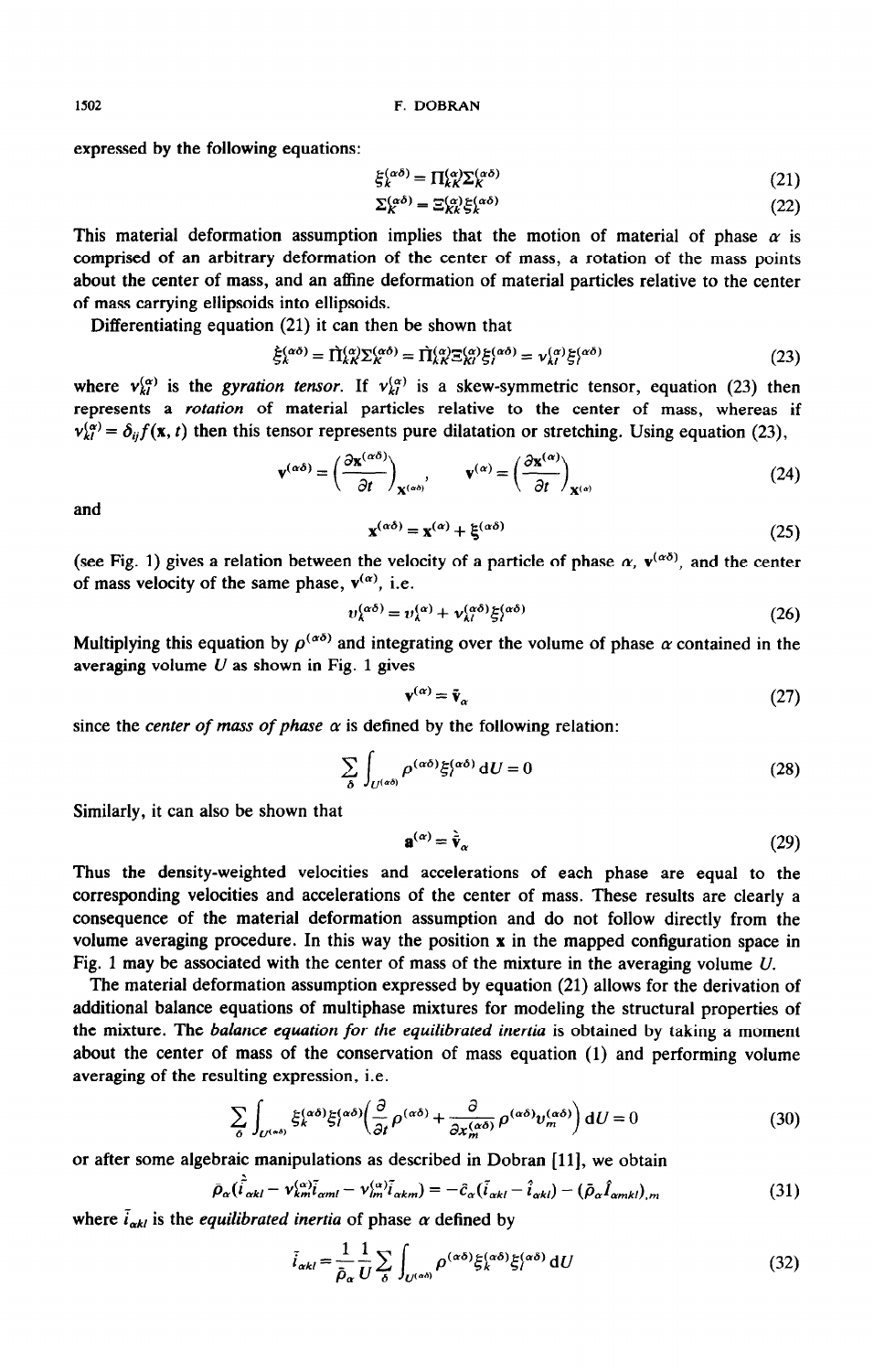and  $\hat{i}_{\alpha kl}$  and  $\hat{I}_{\alpha mkl}$  are the *equilibrated source inertia* and *hyperinertia tensor*, respectively (see [11] for definitions) that must be determined by the constitutive equations.

A *balance equation for the equilibrated moments* is obtained by taking a moment of the momentum equation (1) and integrating over the volume of phase  $\alpha$  in the averaging volume  $U$ , i.e.

$$
\sum_{\delta} \int_{U^{(\alpha\delta)}} x_j^{(\alpha\delta)} \left[ \frac{\partial}{\partial t} \rho^{(\alpha\delta)} v_k^{(\alpha\delta)} + \frac{\partial}{\partial x_m^{(\alpha\delta)}} \rho^{(\alpha\delta)} v_k^{(\alpha\delta)} v_m^{(\alpha\delta)} - T_{kl,l}^{(\alpha\delta)} - \rho^{(\alpha\delta)} b_k^{(\alpha\delta)} \right] dU = 0 \tag{33}
$$

producing:

$$
\bar{\rho}_{\alpha}\bar{i}_{\alpha j n}(\dot{v}_{kn}^{(\alpha)} + v_{km}^{(\alpha)}v_{mn}^{(\alpha)}) = \bar{S}_{\alpha j k} + \bar{\rho}_{\alpha}\bar{i}_{\alpha j k} + \bar{\lambda}_{\alpha j km, m} - \bar{\rho}_{\alpha}v_{kn,m}^{(\alpha)}\bar{i}_{\alpha m j n} - \bar{\rho}_{\alpha}v_{mq}^{(\alpha)}\bar{v}_{\alpha k,m}\bar{i}_{\alpha j q}
$$
(34)

In this equation  $\tilde{l}_{\alpha j k}$  is the *body force moment* 

$$
\tilde{l}_{\alpha j k} = \frac{1}{\bar{\rho}_{\alpha}} \frac{1}{U} \sum_{\delta} \int_{U^{(\alpha \delta)}} \rho^{(\alpha \delta)} \xi_j^{(\alpha \delta)} b_k^{(\alpha \delta)} dU \tag{35}
$$

 $\lambda_{\alpha jkm}$  is the *intrinsic stress moment* 

$$
\bar{\lambda}_{\alpha jkm} = \frac{1}{U} \sum_{\delta} \int_{U^{(\alpha\delta)}} \xi_j^{(\alpha\delta)} T_{km}^{(\alpha\delta)} dU \tag{36}
$$

and  $\bar{S}_{\alpha i k}$  is the *surface traction moment* defined by

$$
\bar{S}_{\alpha j k} = \frac{1}{U} \sum_{\delta} \int_{a^{(\Lambda \delta)}} \xi_j^{(\alpha \delta)} T_{km}^{(\alpha \delta)} n_m^{(\alpha \delta)} da \tag{37}
$$

that must be specified by the constitutive equations.

The balance equations for the equilibrated inertia and moments reveal the structural properties of the mixture. They arise when the local force balance equation in each phase, representing the continuous distribution of forces, is replaced by an averaged equation. This result is thus consistent with the particle mechanics where the forces acting on a collection of particles may be replaced by a resultant force and a resultant couple. The extrinsic forces acting on the entire set of particles are thus replaced by a resultant body force  $\tilde{\mathbf{b}}_{\alpha}$  and a resultant couple  $\mathbf{I}_{\alpha}$ , whereas the forces acting on the surface of  $U_{\alpha}$  are replaced by a resultant surface traction force  $\bar{T}_{\alpha} n_{\alpha}$  and a couple  $\bar{S}_{\alpha}$ . In a continuum of each phase, the interparticle forces cancel out by Newton's third law of action and reaction and there is no net resultant force. When a particle of small volume is isolated from the body, however, the internal forces produce a stress and a couple stress when the effect of the body on particle is considered in terms of the resultant forces and couples. The result of this, in the averaged field equations, is the existence of the stress field  $\bar{T}_{\alpha}$  and of a hyperstress field  $\bar{\lambda}_{\alpha}$ .

The basic deformation assumption expressed by equation (21) also allows the momentum, energy and entropy sources ( $\hat{\mathbf{p}}_{\alpha}$ ,  $\hat{\epsilon}_{\alpha}$  and  $\hat{s}_{\alpha}$ ) to be expressed in terms of the structural properties of the mixture. Since these results are rather complicated, the reader is referred to Dobran [ll] for details.

#### **4. DISCUSSION**

The theory of multiphase mixtures outlined above reproduces the basic and additional balance equations of the averaged and postulatory theories of mixtures when the material deformation assumption expressed by equation (21) is simplified. A simple example of an affine deformation consists of rotation and dilatation which may be expressed as follows:

$$
\mathbf{v}_{ij}^{(\alpha)} = \hat{\mathbf{v}}_{ij}^{(\alpha)} + \dot{\phi}_{\alpha} \delta_{ij} \tag{38}
$$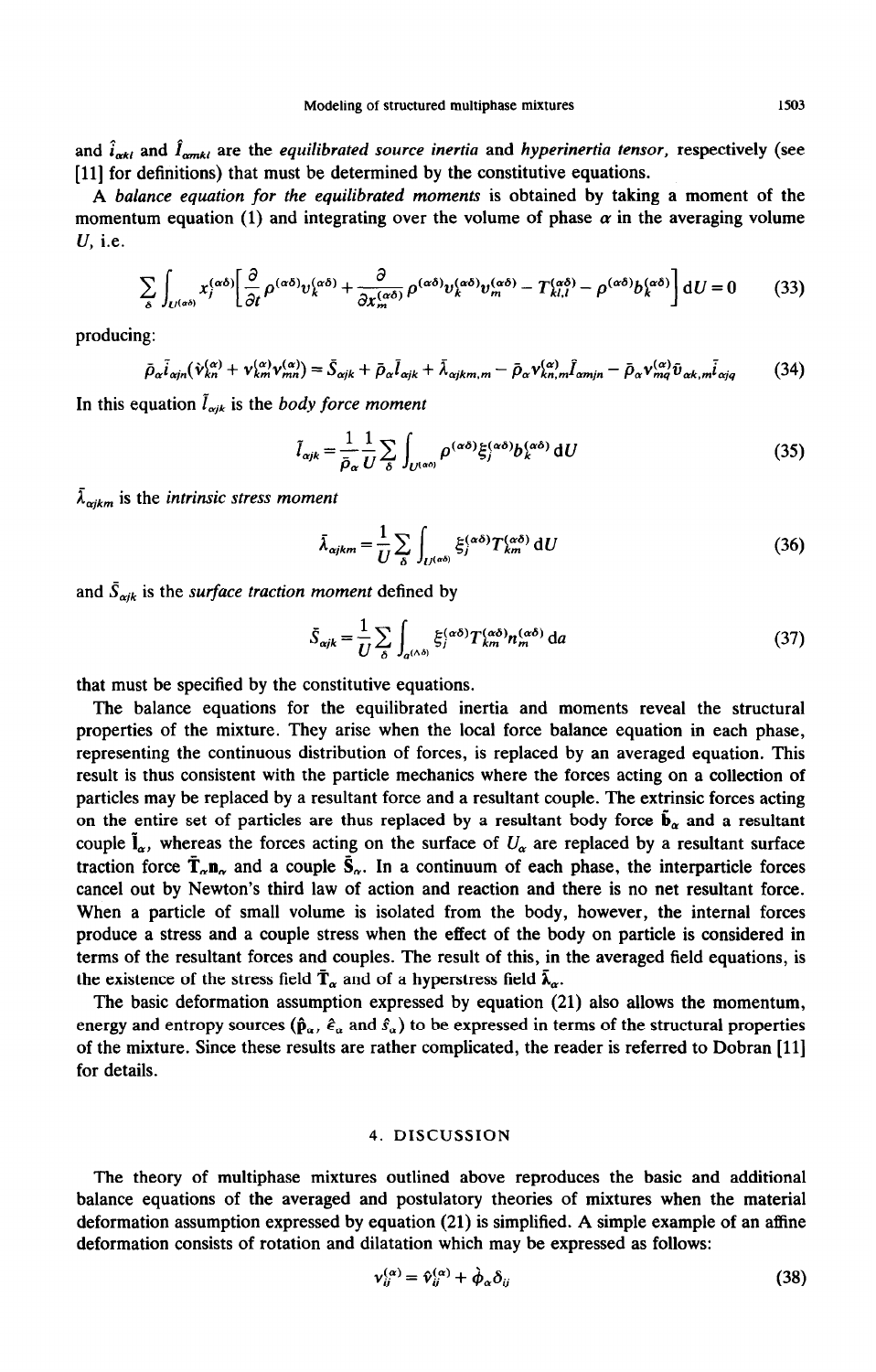where  $\dot{\phi}_{\alpha}$  denotes the material derivative of a function  $\phi_{\alpha}$  of phase  $\alpha$  expressing the dilatational rate, whereas  $\hat{v}_{ij}^{(\alpha)}$  is a skew-symmetric tensor expressing the rotational effect, i.e.

$$
\hat{\mathbf{v}}_{ij}^{(\alpha)} = -\hat{\mathbf{v}}_{ji}^{(\alpha)}, \qquad \hat{\mathbf{v}}_{ii}^{(\alpha)} = 0 \tag{39}
$$

The function  $\phi_{\alpha}$  representing the dilatation or stretching effect may be assumed to be the *volumetric fraction* of phase  $\alpha$  in the averaging volume U. Such an association is clearly a constitutive assumption and may not be a valid choice as discussed below.

Assuming the validity of the decomposition expressed by equation (38), setting  $\phi_{\alpha}$  to be equal to the volumetric fraction of phase  $\alpha$ , ignoring the rotational effect, and assuming that the *inertia tensor is isotropic*, *i.e.* 

$$
\tilde{i}_{\alpha ij} = \tilde{i}_{\alpha} \delta_{ij} \tag{40}
$$

produces the basic and additional balance equations which are consistent with the *postdutory*  theories of multiphase mixtures. This consistency is particularly strong with the most developed theory of structured mixtures as proposed by Goodman and Cowin [l] and subsequently refined by Passman [2], and demonstrates that this theory has an existence within the volume averaging and very special assumption of the material deformation relative to the center of mass. This special theory has, however, a fundamental defect which is not apparent until a consideration is given to the *theory of constraints* of multiphase mixtures. This theory basically violates the incompressibility constraint

$$
\check{W}_{\alpha} = p_{\alpha} \left( \dot{\phi}_{\alpha} + \phi_{\alpha} \, \nabla \cdot \tilde{\mathbf{v}}_{\alpha} - \frac{\hat{c}_{\alpha}}{\bar{\rho}_{\alpha}} \right) \tag{41}
$$

of the work expended per unit volume in phase  $\alpha$  due to this constraint which is required to vanish for all hydrostatic pressures  $p_{\alpha}$ . The details of this proof are somewhat long and will not be presented here. To resolve this problem it is only *sufficient* to revise the (somewhat arbitrary) assumption of the material deformation expressed by equation (38) to the following:

$$
\nu_{ij}^{(\alpha)} = \hat{\nu}_{ij}^{(\alpha)} + \frac{\dot{\phi}_{\alpha}}{\phi_{\alpha}} \delta_{ij}
$$
 (42)

where  $\dot{\phi}_{\alpha}/\phi_{\alpha}$  now represents the effect of dilatation.

Based on the assumption expressed by equation (42) it is then possible to develop linear and nonlinear constitutive equations of compressible, incompressible, fluid and solids multiphase mixtures, with and without the dilatational and rotational effects of material particles relative to the center of mass of each phase. Such a study, which also involves a detailed discussion of the concepts and principles of the constitutive theory, is presented by Dobran [ll] and will not be repeated here. In the following I will only discuss some of the fundamental results to illustrate the capability of the presented theory to reproduce some well-known results of multiphase flows and its ability to predict novel phenomena.

A linearized theory of constitutive equations for isotropic mixtures of fluids without the phase change can reproduce the Rayleigh-type bubble equation when the bubble volumetric fraction in a two-phase mixture is very small, i.e.

$$
\bar{\pi}_1 - \bar{\pi}_2 = \beta_1 - \beta_2 + \bar{\rho}_2 R \ddot{R} + 2 \bar{\rho}_2 \dot{R} \dot{R} + \frac{4\mu_2^2}{R} \dot{R} + i^* - \bar{\rho}_2 R \dot{R}
$$
(43)

 $\ddot{ }$ 

where  $\bar{\pi}$  is the pressure,  $\beta_1 - \beta_2$  is the difference in *configuration pressures* that can be related to the surface tension and radius of curvature of the bubble  $(2\sigma/R)$ ,  $\bar{p}_{\alpha}$  is the material density, *R* is the radius of the bubble,  $\mu^*$  is an *effective viscosity coefficient* of the phases,  $i^*$  is an *effective inertia coefficient* for liquid and bubbles, and where the subscript 1 and 2 denote the dispersed (bubble) and continuous (liquid) phases, respectively. The difference between equation (43) and the classical bubble equation (cit. Van Wijngaarden [17]) is a factor of 2 multiplying the